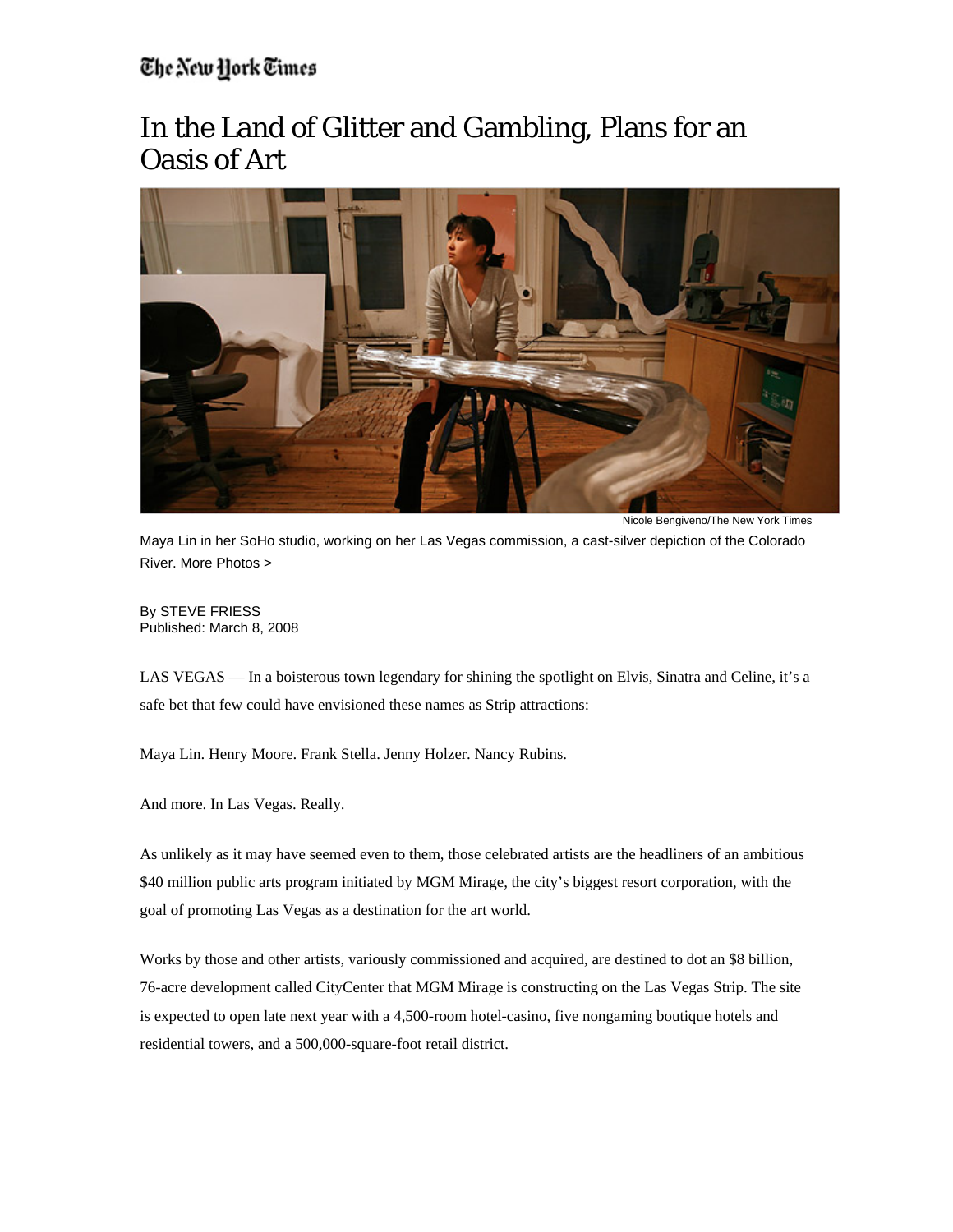## The New York Times

MGM Mirage recruited an all-star architectural lineup to design the buildings, including Daniel Libeskind, Rafael Viñoly, Norman Foster and Fred W. Clarke of Pelli Clarke Pelli.

Jim Murren, president of MGM Mirage, said the company decided to assemble an art collection too, to signal that CityCenter was a departure from the themed megaresorts that surround it on all sides.

"We're going to create an art program that will be important on a global scale, that will have some meaning to Nevada, that will have some meaning to the environmental sensitivities we're trying to accomplish here," Mr. Murren said. He said that each CityCenter structure was expected to be certified by the Green Building Council's Leadership in Energy and Environment Design program.

"This will not be a collection of precious pieces from some bygone era but a collection that is approachable, of big scale," Mr. Murren said of the art. "We need to make a big statement."

Among the works commissioned for CityCenter are a 133-foot-wide cast-silver representation of the Colorado River that will hang over the central resort's registration desk. It was designed by Ms. Lin, best known as the creator of the Vietnam Veterans Memorial in Washington.

Ms. Holzer has created a 245-foot-long L.E.D. installation with her trademark axioms that will snake through the porte-cochere of a condominium-hotel called the Harmon. Richard Long, a British artist, is furnishing a pair of 80- by 50-foot mud drawings that will loom in the lobbies of a pair of angular residential towers called Veer.

And Ms. Rubins has fashioned an outdoor 85- by 65-foot sculpture from a variety of seafaring vessels that might be viewed as a steroidal version of a boat assemblage she did that was suspended over the plaza at Lincoln Center in New York in the summer of 2006.

MGM Mirage has also purchased older contemporary pieces, like a marble version of Moore's sculpture "Reclining Connected Forms" (1969-74), which Mr. Murren said cost at least \$7 million.

Another big acquisition is "Typewriter Eraser Scale X," one of three Pop sculptures of that title by Claes Oldenburg and Coosje van Bruggen. MGM Mirage officials declined to name the price tag for that work or identify the seller of either piece. Both will be positioned in park areas on the CityCenter campus.

Smaller works for the hotel lobbies include paintings by Mr. Stella and Jack Goldstein.

Robert Lynch, the chief executive of the nonprofit group Americans for the Arts, said the program was impressive even though the cost paled in comparison with vast public-art programs like the one in